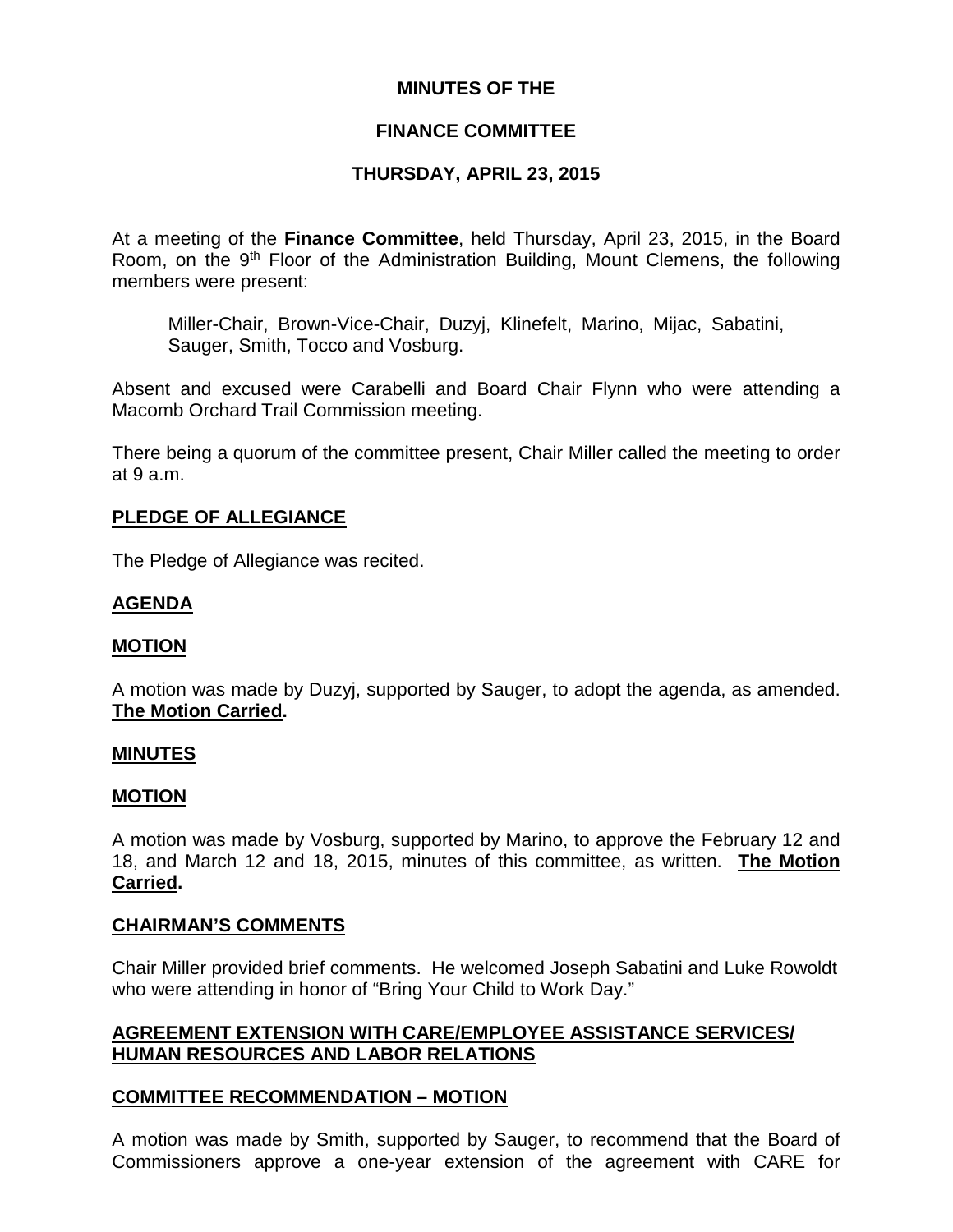employee assistance services; further, a copy of this Board of Commissioners' action is directed to be delivered forthwith to the Office of the County Executive.

Karlyn Semlow, Human Resources Service Director, gave an overview of the agreement.

The following commissioner spoke: Vosburg.

Chair Miller called for a vote on the motion and **THE MOTION CARRIED.**

# **CONTRACT WITH LEARNCOM, LLC/TRAINING, EDUCATION AND DEVELOPMENT SERVICES/HUMAN RESOURCES AND LABOR RELATIONS**

# **COMMITTEE RECOMMENDATION – MOTION**

A motion was made by Duzyj, supported by Smith, to recommend that the Board of Commissioners approve a contract with LearnCom, LLC for training, education and development services; further, a copy of this Board of Commissioners' action is directed to be delivered forthwith to the Office of the County Executive.

Karlyn Semlow, Human Resources Service Director, summarized the contract.

The following commissioner spoke: Miller.

Chair Miller called for a vote on the motion and **THE MOTION CARRIED.**

# **APPROVE 2015 EQUALIZATION REPORT**

Equalization Director Steve Mellen summarized the report.

The following commissioners spoke: Sabatini, Miller, Klinefelt, Vosburg, Mijac and Brown.

# **COMMITTEE RECOMMENDATION – MOTION**

A motion was made by Marino, supported by Tocco, to recommend that the Board of Commissioners approve the 2015 Equalization Report as submitted by the Equalization Department; further, a copy of this Board of Commissioners' action is directed to be delivered forthwith to the Office of the County Executive. **THE MOTION CARRIED.**

# **ADOPT RESOLUTION RE: CITY OF ST. CLAIR SHORES SUMMER MILLAGE COLLECTION**

Terri Socia, City of St. Clair Shores Assessor, provided a brief overview.

The following commissioner spoke: Klinefelt.